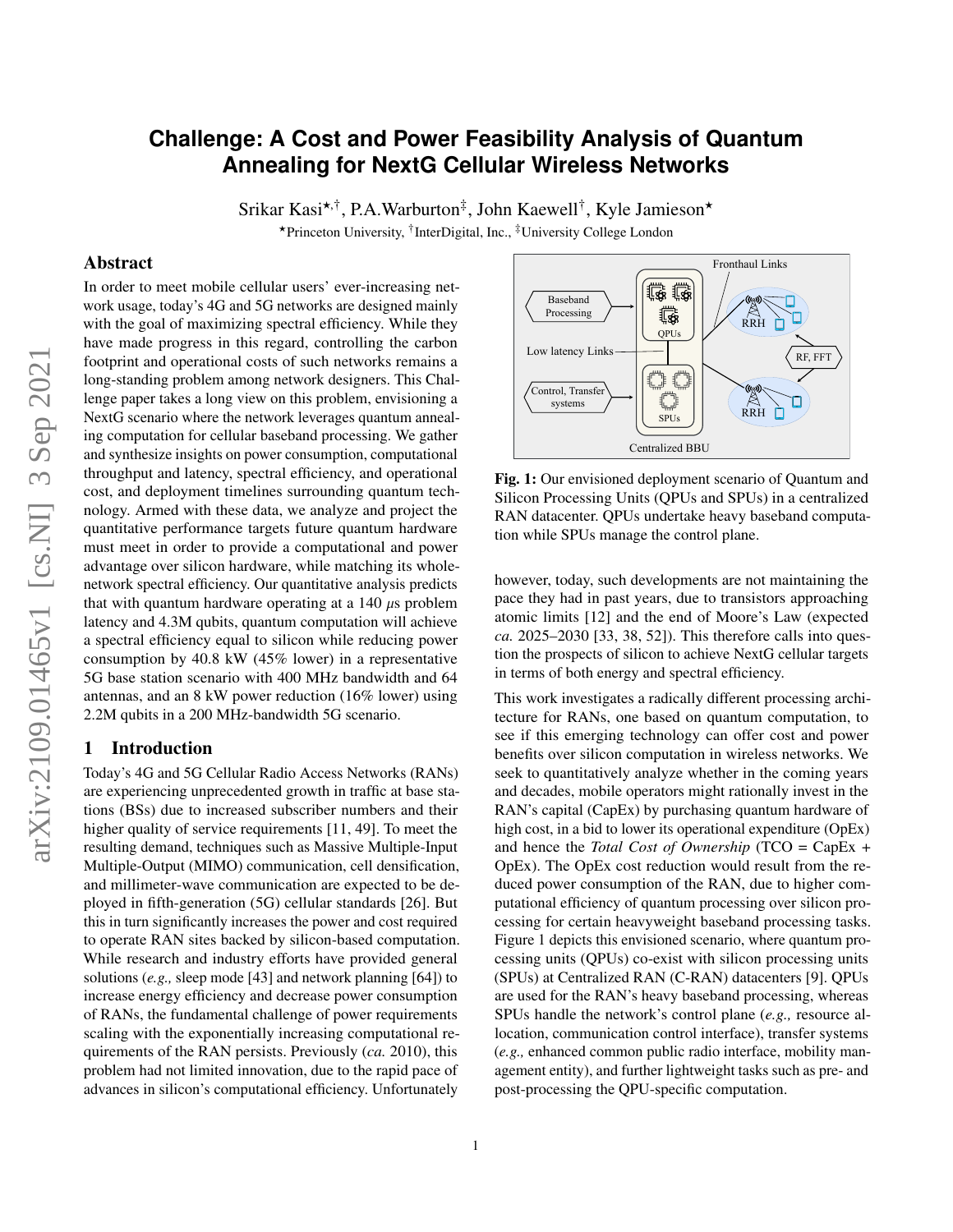This paper presents the first extensive analysis on power consumption and quantum annealing (QA) architecture to make the case for the future feasibility of quantum processing based RANs. While recent successful point-solutions that apply QA to variety of wireless network applications [\[3,](#page-8-6) [7,](#page-8-7) [8,](#page-8-8) [13,](#page-8-9) [31,](#page-8-10) [35,](#page-8-11) [36,](#page-8-12) [39,](#page-9-4) [42,](#page-9-5) [59,](#page-9-6) [60\]](#page-9-7) serve as our motivation, previous work stops short of a macroscopic power and cost comparison between QA and silicon. Despite QA's benefits demonstrated by these prior works in their respective point settings, a reasoning of how these results will factor into the overall computational performance and power requirements of the base station and C-RAN remains missing. Therefore, here we investigate these issues head-on, to make an endto-end case that QA will likely in future offer benefits over silicon for the processing associated with wireless networks.

In order to realize such an architecture, several key system performance metrics need to be analyzed, quantified, and evaluated, most notably the power consumption, computational throughput, spectral efficiency, operational cost, and feasibility of a large-scale quantum hardware. We carefully discuss these issues in later sections of the work ([§3,](#page-2-0) [§5\)](#page-5-0). Our approach is to first describe the factors that influence processing latency and throughput on current QA devices and then, by the assessment of recent developments in the area, project what future QA devices will be capable of under the same metrics ([§3\)](#page-2-0). We next analyze cost by evaluating the power consumption of QA ([§5\)](#page-5-0). Our analysis reveals that a three-way interplay between latency, power consumption, and the number of *qubits* (quantum bits) in the QA hardware determines whether the QA technology can benefit over silicon hardware. In particular, latency influences spectral efficiency, power consumption influences energy efficiency, and the number of qubits influences both. Based on these insights, we determine the technology points (*i.e.,* latency, power consumption, and number of qubits) that QA hardware must meet in order to provide advantage over silicon in terms of energy and spectral efficiency.

Table [1](#page-1-0) summarizes our results, showing that for 200 and 400 MHz bandwidths, respectively, with 2.13 and 4.26M qubits, we predict that QA processing will achieve spectral efficiency equal to today's 14 nm CMOS silicon processing, while reducing power consumption by 7.9 kW (16% lower) and 40.9 kW (45% lower) in representative 5G base station scenarios. In a C-RAN scenario with five base stations of 200 and 400 MHz bandwidths, QA processing with 10.6M and 21.3M qubits respectively attains equal spectral efficiency to silicon, while reducing the power consumption by 100 kW (35% lower) and 232 kW (58% lower) respectively. Our further evaluations compare QA against future 1.5 nm CMOS silicon, which is expected to be the silicon technology at the end of Moore's law scaling (*ca.* 2030 [\[33\]](#page-8-3)). In a BS scenario with 400 MHz bandwidth and 128 antennas, QA will reduce

<span id="page-1-0"></span>Table 1: Summary of qubit requirements of QA hardware to achieve equal spectral efficiency to silicon, and power consumption of silicon and QA, at various bandwidths.<sup>[1](#page-1-1)</sup>

|             |       | <b>Oubits</b> | <b>Power Consumption</b> |         |             |           |  |
|-------------|-------|---------------|--------------------------|---------|-------------|-----------|--|
| <b>B/W</b>  | BS    | <b>CRAN</b>   |                          | BS (KW) |             | CRAN (MW) |  |
|             |       |               | <b>CMOS</b>              | OА      | <b>CMOS</b> | OА        |  |
| 50 MHz 530K |       | 2.65M         | 19.3                     | 36      | 0.13        | 0.12      |  |
| 100         | 1.06M | 5.3M          | 29.4                     | 37.9    | 0.18        | 0.13      |  |
| 200         | 2.13M | 10.6M         | 49.5                     | 41.6    | 0.28        | 0.18      |  |
| 400         | 4.26M | 21.3M         | 89.9                     | 49      | 0.48        | 0.25      |  |

power consumption by 30.4 kW (37% lower), in comparison to 1.5 nm CMOS silicon hardware, while achieving equal spectral efficiency to silicon with 8.5M-qubit QA hardware.

Overall, our quantitative results predict that QA hardware will offer benefits over silicon hardware in certain wireless network scenarios, once the technology matures to hold at least 3– 22 million qubits, while improving problem processing time to hundreds of microseconds ([§3\)](#page-2-0). Scaling QA processors to millions of qubits will pose challenges along engineering, control, and operation of hardware resources, which designers continue to investigate [\[4,](#page-8-13) [6\]](#page-8-14). Nevertheless, recent research demonstrates large-scale qubit control techniques, showing that a million qubit-scale quantum hardware is already at this point in time a realistic prospect [\[57\]](#page-9-8).

### 2 Background and Assumptions

While classical computation uses bits to process information, quantum computation uses *qubits*, physical devices that allow *superposition* of bits simultaneously [\[16\]](#page-8-15). The current technology landscape consists broadly of fault-tolerant approaches to quantum computing versus *noisy intermediate scale quantum (NISQ)* implementations. Fault-tolerant quantum computing [\[53\]](#page-9-9) is an ideal scenario that is still far off in the future, whereas NISQ computing [\[50\]](#page-9-10), which is available today, suffers high machine noise levels, but gives us an insight into what future fault-tolerant methods will be capable of in terms of key quantum effects such as qubit *entanglement* and *tunneling* [\[53\]](#page-9-9). NISQ processors can be further classified into digital gate model or analog annealing (QA) architectures.

Gate-model devices [\[41\]](#page-9-11) are fully general purpose computers, using programmable logic gates acting on qubits [\[63\]](#page-9-12), whereas annealing-model devices [\[16\]](#page-8-15), inspired by the Adiabatic Theorem of quantum mechanics, offer a means to search an optimization problem for its lowest *ground state* energy

<span id="page-1-1"></span><sup>&</sup>lt;sup>1</sup>Silicon results reflect 14 nm CMOS process; QA results reflect 140  $\mu$ s problem processing latency (*cf.* [§3\)](#page-2-0). System parameters correspond to a base station with 64-antennas, 64-QAM modulation, 0.5 coding rate, and 100% time and frequency domain duty cycles. C-RAN handles five base stations.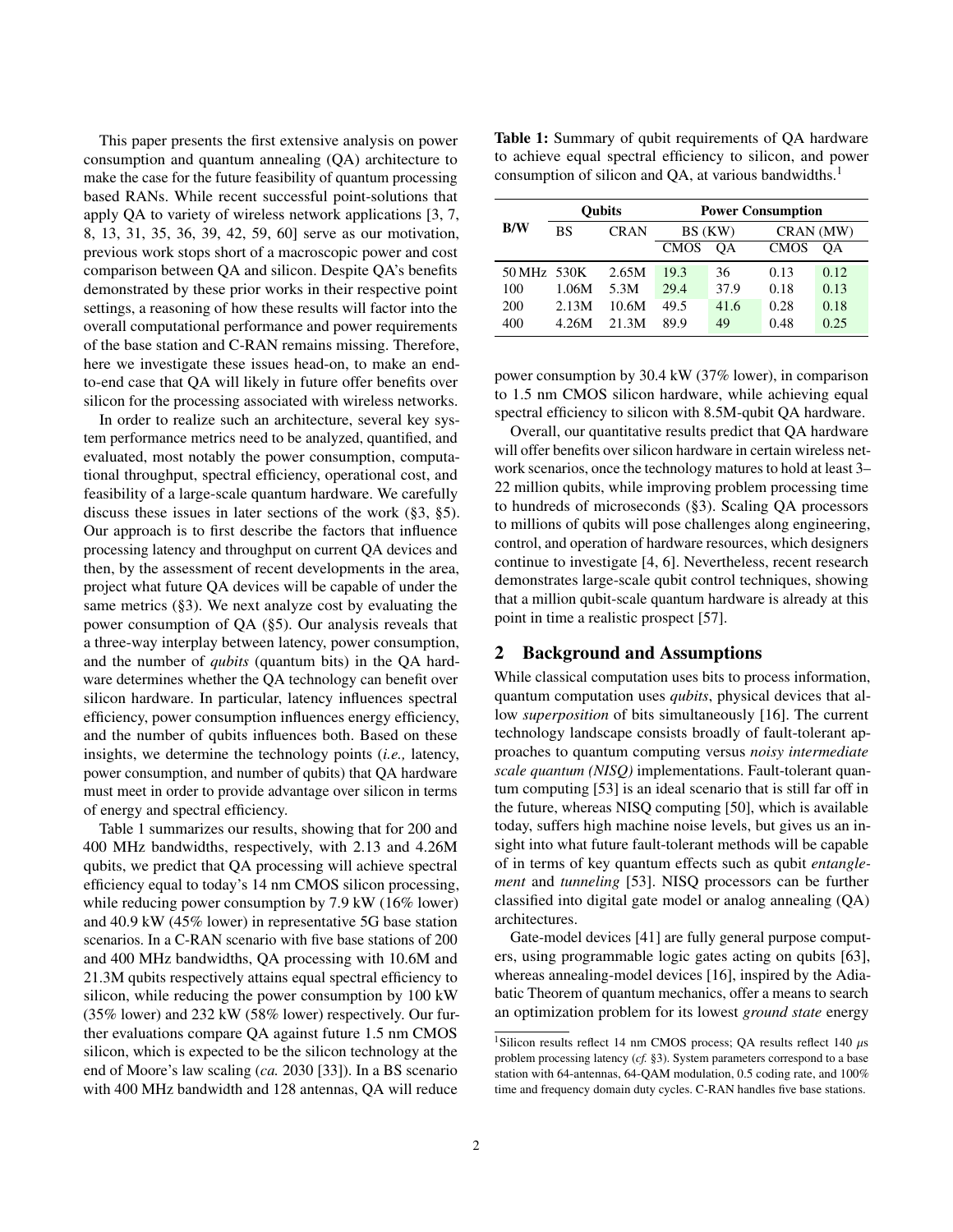<span id="page-2-1"></span>

Fig. 2: Timing diagram of a quantum annealer device. Machine access overheads not relevant to our proposed use case are omitted. Post-processing runs on integrated silicon, in parallel with the annealer computation [\[16\]](#page-8-15).

configurations in a high-dimensional energy landscape [\[17\]](#page-8-16). While gate-model quantum devices of size relevant to practical applications are not yet generally available [\[30\]](#page-8-17), today's QA devices with about 5,000 qubits enable us to commence empirical studies at realistic scales [\[16\]](#page-8-15).

In this study, we make the following two assumptions:

*Assumption— Ising Model formulation.* To enable QA computation, we assume that the cellular baseband's heavy processing tasks are formulated as Ising model problems. Recent prior work in this area has formulated frequency domain detection, forward error correction, and precoding problems into Ising models [\[3,](#page-8-6) [13,](#page-8-9) [35,](#page-8-11) [36,](#page-8-12) [39\]](#page-9-4). We assume further baseband tasks such as pre-distortion weight selection and up/down sampling/filtering hold Ising model formulations due to their computation being digital and decision-seeking [\[2,](#page-8-18) [47\]](#page-9-13), and the availability of penalty methods to reduce higher-order optimization problems into Ising models [\[5,](#page-8-19) [20\]](#page-8-20).

*Assumption— Bespoke QA hardware*. Qubit connectivity significantly impacts performance, with sparse connectivity negatively affecting dense problem graphs due to problem mapping difficulties [\[35\]](#page-8-11), but recent advances in QA have bolstered qubit connectivity [\[18\]](#page-8-21) while further improvement efforts continue [\[37,](#page-8-22) [45\]](#page-9-14) and so we assume that these efforts will allow QA hardware tailored to the problem of interest.

Roadmap. In the remainder of this paper, Section [3](#page-2-0) analyzes QA hardware architecture and its end-to-end processing latency, and Section [4](#page-4-0) describes power modeling in RANs and cellular computational targets. We will then be in a position to present our silicon versus quantum power comparison methodology and then discuss our results in Section [5.](#page-5-0)

## <span id="page-2-0"></span>3 Quantum Processing Performance

To characterize current and future QA performance, this section analyzes processing time on QA devices, the client of which sends *quantum machine instructions* (QMI) that characterize an input problem computation to a QA QPU. The QPU then responds with solution data. Fig. [2](#page-2-1) depicts the the entire latency a QMI experiences from entering the QPU to the readout of the solution, which consists of *programming*

([§3.1\)](#page-2-2), *sampling* ([§3.2\)](#page-3-0), and *post-processing* ([§3.3\)](#page-4-1) times.

### <span id="page-2-2"></span>3.1 Programming

As the QMI reaches the QPU, the QPU programs the QMI's input problem coefficients: room temperature electronics send raw signals into the QA refrigeration unit to program the onchip flux digital-to-analog converters (Φ*-DACs*). The Φ-DACs then apply external magnetic fields and magnetic couplings locally to the qubits and couplers respectively. This process is called a *programming cycle*, and in current technology it typically takes  $4-40 \mu s$  [\[15\]](#page-8-23), dictated by the bandwidth of control lines and the Φ-DAC addressing scheme [\[4\]](#page-8-13). During the programming cycle, the QPU dissipates an amount of heat that increases the effective temperature of the qubits. This is due to the movement of flux quanta<sup>[2](#page-2-3)</sup> in the inductive storage loops of Φ-DACs. Thus, a post-programming *thermalization* time is required to cool the QPU, ensure proper reset/initialization of qubits, and allow the QPU to maintain a thermal equilibrium with the refrigeration unit ( $\approx$ 15 mK). QA clients can specify thermalization times in the range 0–10 ms with microsecond-level granularity. The default value is a conservative one millisecond [\[16\]](#page-8-15).

QMI coefficients are programmed by using six Φ-DACs per qubit and one Φ-DAC per coupler, and the supported bitprecision is currently up to five bits (four for value, one for sign) [\[6\]](#page-8-14). Each Φ-DAC consists two inductor storage loops with a pair of Josephson junctions each. The energy dissipated on chip is on the order of  $I_c \times \Phi_0$  per *single flux quantum (SFQ)* moved in an inductor storage loop, where  $I_c$  is the Φ-DAC's junction critical current and  $\Phi_0$  is the magnetic flux quantum.<sup>[3](#page-2-4)</sup> For the worst-case reprogramming scenario, this corresponds to 32 SFQs (−16 to +16) moving into (or out of) all inductor storage loops of each Φ-DAC [\[6\]](#page-8-14). Table [2](#page-3-1) reports on-chip energy dissipation values for various QPU sizes and Φ-DAC critical currents, showing that programming a large-scale device with 10 M qubits and 75 M couplers (*i.e.,* 15 per qubit

<span id="page-2-3"></span><sup>&</sup>lt;sup>2</sup>QA devices store coefficient information in the form of magnetic flux quanta and it is transferred via single flux quantum (SFQ) voltage pulses [\[6\]](#page-8-14).

<span id="page-2-4"></span> $3\Phi_0 = h/2e$ , where *h* is Planck's constant and *e* is the electron charge.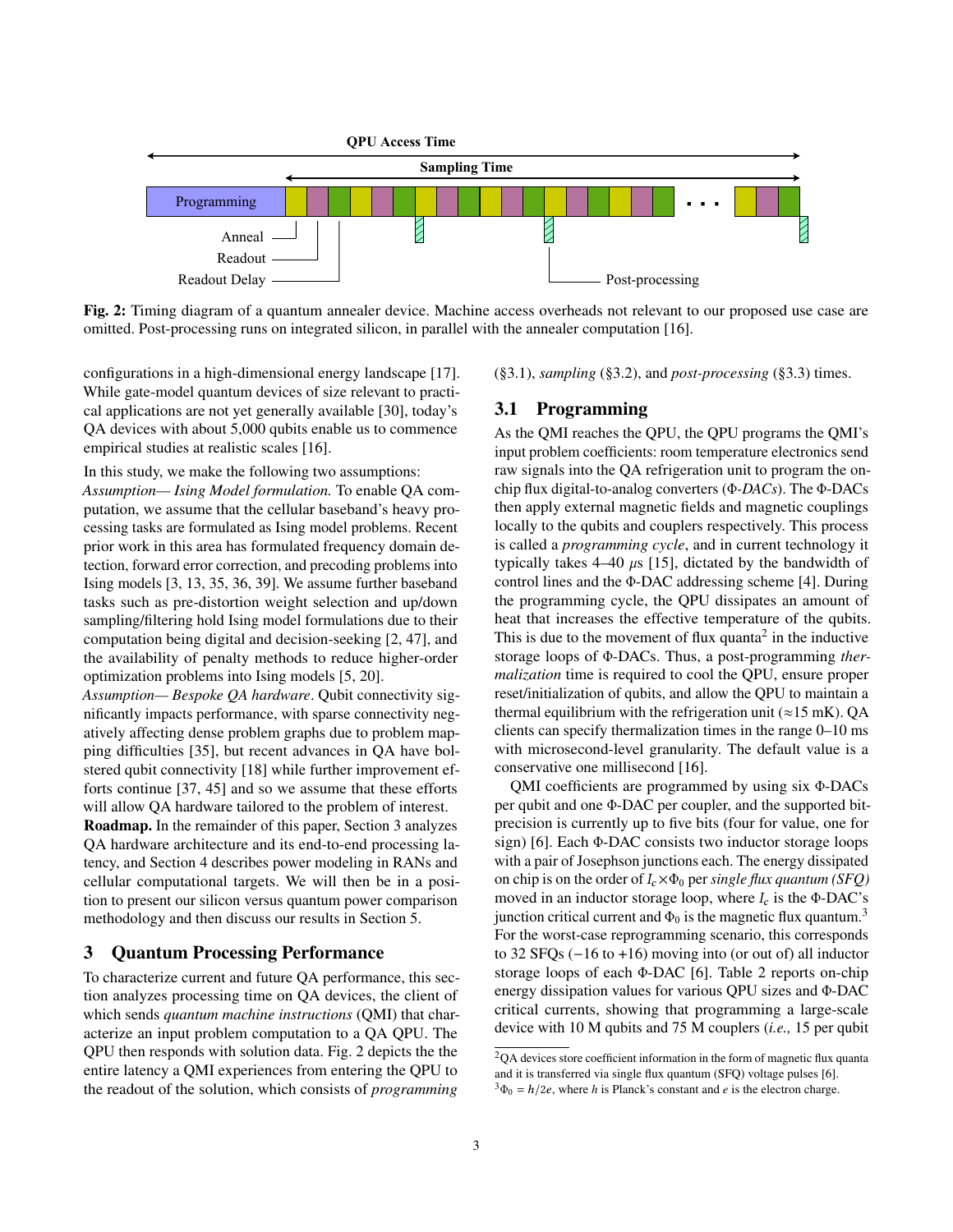Qubits Couplers Φ-DACs Energy dissipated  $I_c = 55 \mu A$  [\[6\]](#page-8-14)  $I_c = 1 \mu A$  [\[48\]](#page-9-15) 512 1,472 4,544  $\approx 66 \text{ fJ} \approx 1 \text{ fJ}$ 2,048 6,016 18,304  $\approx 266 \text{ fJ} \approx 5 \text{ fJ}$ 5,436 37,440 70,056  $\approx 1 \text{ pJ} \approx 18 \text{ fJ}$  $10 \text{ M}$  75 M  $135 \text{ M}$  ≈ 2 nJ ≈ 36 pJ

<span id="page-3-1"></span>Table 2: The on-chip energy dissipation values for various choices of QPU sizes and Φ-DAC critical currents.

[\[18\]](#page-8-21)) will dissipate only 36 pJ on chip. With  $\approx$  1  $\mu$ W power budget available at the 15 mK QPU stage, this accounts for 36  $\mu$ s of QPU thermalization time.

The next step resets/initializes the qubits, during which each qubit transitions from a higher energy state to an intended ground state, generating spontaneous photon emissions, heating the QPU. Reed *et al.* [\[51\]](#page-9-16) demonstrate the suppression of these emissions using *Purcell* filters, requiring 80 ns (120 ns) for 99% (99.9%) fidelity [\[51\]](#page-9-16).

An  $N_Q$  qubit,  $N_C$  coupler, and five-bit precision QA device need to program a worst-case  $5 \cdot (N_O + N_C)$  amount of data, which is 27 Kbytes for the current QA ( $N_Q = 5,436$ ,  $N_C =$ 37,440) and 100 Mbytes for a large-scale QA ( $N<sub>O</sub> = 10M$ ,  $N_C = 75M$ ). Thus, to maintain today's microsecond level programming cycle time in future large-scale QA, programming control lines' bandwidth must be increased by a factor of 10<sup>3</sup> (*i.e.,* GHz bandwidth lines are needed). By Purcell filter design integration and sufficient amount of control line bandwidth, overall programming time could therefore reach up to 40–80  $\mu$ s in a 10M-qubit large-scale QA device.

## <span id="page-3-0"></span>3.2 Sampling

The process of executing a QMI on a QA device is called *sampling*, and the time taken for sampling is called the *sampling time*. The sampling time is classified into three subcomponents: the *anneal*, *readout*, and *readout delay* times. A single QMI consists of multiple *samples* of an input problem, with each sample annealed and read out once, followed by a readout delay (see Fig. [2\)](#page-2-1). Sampling a QMI begins after the QPU programming process.

3.2.1 Anneal. In this time interval, the QPU implements a QA algorithm [\[16\]](#page-8-15) to solve the input problem, where lowfrequency *annealing lines* control the annealing algorithm's schedule. The bandwidth of these control lines hence limits the minimum annealing time, which is one microsecond today. Weber *et al.* [\[61\]](#page-9-17) propose the use of flexible print cables with a moderate bandwidth ( $\approx 100$  MHz) and high isolation ( $\approx 50$ dB) for annealing, which can potentially decrease annealing times to tens of nanoseconds. Faster annealing times (< 40 ns) and/or qubits with longer coherence lifetimes also enable

*coherent quantum annealing* regimes which may benefit the QA fidelity [\[28,](#page-8-24) [65\]](#page-9-18).

3.2.2 Readout. After annealing, the spin configuration of qubits (*i.e.,* the solution) is read out by measuring the qubits' persistent current  $(I_p)$  direction. This readout information propagates from the qubits to readout *detectors* located at the perimeter of the QPU chip via *flux bias lines*. Each flux bias line is a chain of electrical circuits called *Quantum Flux Parametrons* (*QFPs*), which detect and amplify qubits'  $I<sub>p</sub>$  to improve the readout signal-to-noise ratio. These QFP chains act like shift registers, propagating the information from qubits to detectors [\[62\]](#page-9-19). In current QA devices with  $N_O$ qubits, there are  $\sqrt{N_Q/2}$  flux bias lines, with each flux bias line responsible for reading out  $\sqrt{2N_Q}$  qubits. Further, each flux bias line reads out one qubit at a time (*i.e.,* time-division readout), thus a total of  $\sqrt{N_Q/2}$  qubits are readout in parallel. Hence, the readout time depends on the qubits' physical locations, the bandwidth of flux bias lines, and the signal integration time. For the current status of technology, the readout time is  $25-150 \mu s$  per sample [\[16\]](#page-8-15). Nevertheless, recent research demonstrates promising fast readout techniques, which we describe next.

Chen *et al.* [\[10\]](#page-8-25) and Heinsoo *et al.* [\[29\]](#page-8-26) describe frequencymultiplex readout schemes that enable simultaneous readout of multiple qubits within a flux bias line. While there is no fundamental limit on the number of qubits read out simultaneously, a physical limit is imposed by the line width of qubits' readout microresonators and the 4–8 GHz operating band (6 GHz center frequency, 4 GHz bandwidth) of commercial microwave transmission line components used in the readout architecture [\[62\]](#page-9-19). Microresonators with quality factor  $Q_r$  can capture line widths up to  $6/Q_r$  GHz, thus enabling up to  $4 \times Q_r/6$  qubits to be readout simultaneously. Table [3](#page-4-2) reports these results, showing that a  $Q_r$  of 10<sup>6</sup> will enable up to ≈666 K-qubit-parallel readout. This analysis assumes that each microresonator can be fabricated at exactly its design frequency, which is currently not the case. Further developments in understanding the RF properties of microresonators will therefore be needed to achieve this multiplexing performance.

Recent work by Grover *et al.* [\[27\]](#page-8-27) show the application of QFPs as isolators, achieving a readout fidelity of 98.6% (99.6%) in 80 ns (1  $\mu$ s) only. Walter *et al.* [\[58\]](#page-9-20) describe a single-shot readout scheme requiring only 48 ns (88 ns) to achieve a 98.25% (99.2%) readout fidelity. Their designs are also compatible with multiplexed architectures and earlier readout schemes, implying that by design integration readout times could reach on the order microseconds per sample.

3.2.3 Readout delay. After a sample's anneal-readout process, a *readout delay* is added (see Fig. [2\)](#page-2-1). In this time interval, qubits are reset for next sample's anneal, and QA clients can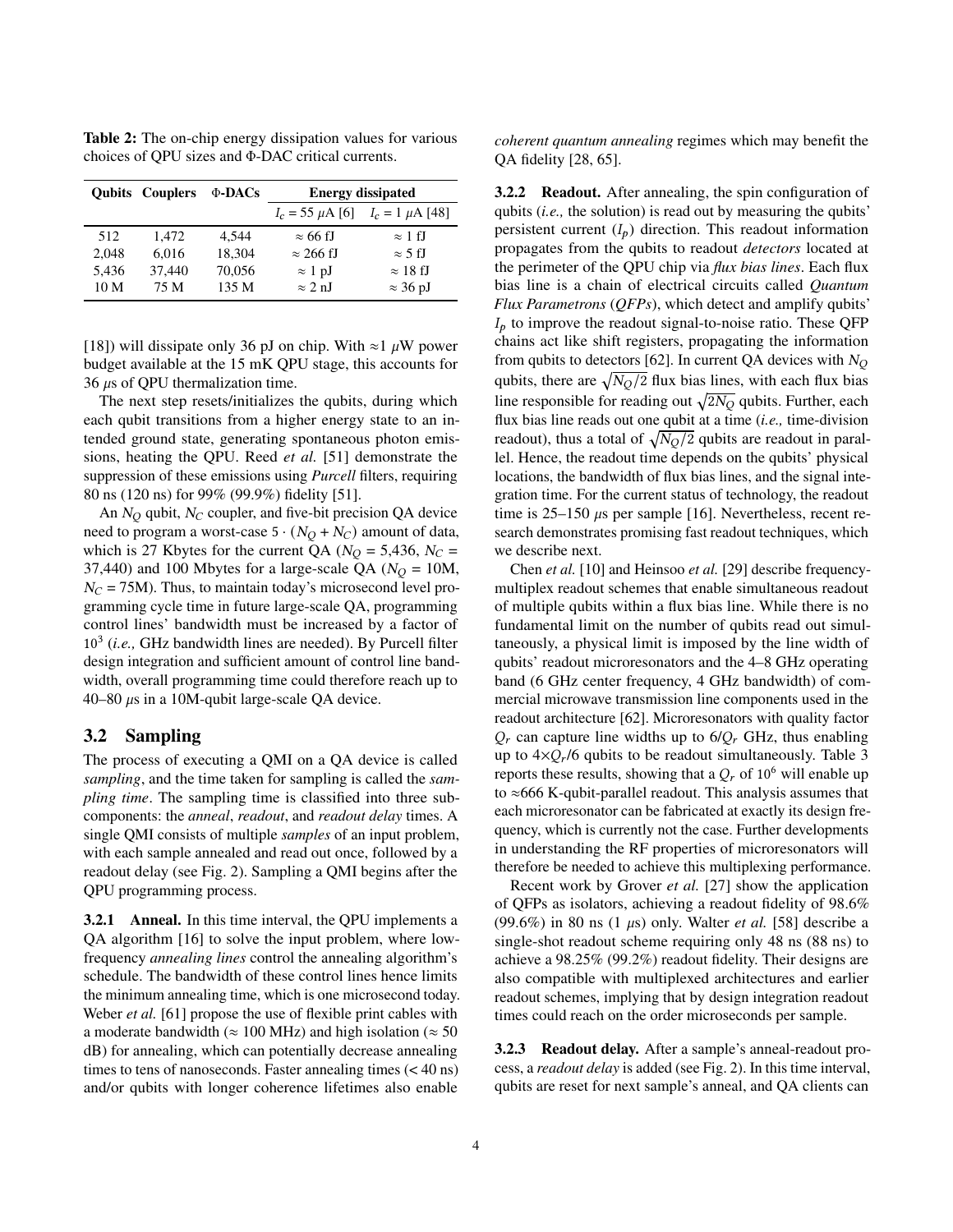<span id="page-4-2"></span>Table 3: The table shows the number of qubits read out in parallel by time-division (status quo) and frequency-multiplex (projected) readout schemes at various choices of QPU sizes and readout microresonator quality factors  $(Q<sub>r</sub>)$ .

|                 | <b>Oubits readout in parallel</b> |                                     |                |  |  |  |  |
|-----------------|-----------------------------------|-------------------------------------|----------------|--|--|--|--|
| <b>Oubits</b>   | Time-division                     | Frequency-multiplex                 |                |  |  |  |  |
|                 |                                   | $Q_r = 10^3$ [62] $Q_r = 10^6$ [22] |                |  |  |  |  |
| 512             | 16                                | 512                                 | 512            |  |  |  |  |
| 2,048           | 32                                | $\approx 666$                       | 2,048          |  |  |  |  |
| 5,436           | $\approx$ 52                      | $\approx 666$                       | 5,436          |  |  |  |  |
| 10 <sub>M</sub> | $\approx 2.200$                   | $\approx 666$                       | $\approx$ 666K |  |  |  |  |
|                 |                                   |                                     |                |  |  |  |  |

specify times in the range 0–10 ms, and the default value is a conservative one millisecond. Nevertheless, about one microsecond is sufficient for high fidelity qubit reset (§3.1) [\[51\]](#page-9-16).

#### <span id="page-4-1"></span>3.3 Postprocessing

This time interval is used for post-processing the solutions returned by QA for improving the solution quality [\[14\]](#page-8-29). Multiple samples' solutions are post-processed at once in parallel with the current QMI's annealer computation, whereas the final batch of post-processing occurs in parallel with the programming of next QMI (see Fig. [2\)](#page-2-1). Thus, the post-processing time does not factor into the overall processing time [\[15\]](#page-8-23).

In summary, the projected overall programming time is 40– 80  $\mu$ s (programming: 4–40  $\mu$ s, thermalization and reset: 36– 40  $\mu$ s), anneal time is one  $\mu$ s/sample, readout time is one  $\mu$ s/sample, and readout delay time is one  $\mu$ s/sample. For a target sample count  $N_s$  total projected QMI run time is 80 + 3 $N_s \mu$ s.

#### <span id="page-4-0"></span>4 RAN Power Models and Cellular Targets

This section describes power modeling in RANs and cellular computational targets (4G and 5G).

#### 4.1 Power Modeling

RAN power models account for power by splitting the BS or C-RAN functionality into the components and sub-components shown in Figs. [1](#page-0-0) and [3.](#page-4-3) This section details these components and their associated power models. We follow the developments by Desset *et al.* [\[21\]](#page-8-30) and Ge *et al.* [\[24\]](#page-8-31).

4.1.1 RAN Base Station. A RAN BS (see Fig. [3\)](#page-4-3) is comprised of a baseband unit (BBU), a radio unit (RU), power amplifiers (PAs), antennas, and a power system (PS). The entire BS power consumption  $(P_{BS})$  is then modeled as:

$$
P_{BS} = \frac{P_{BBU} + P_{RU} + P_{PA}}{(1 - \sigma_{A/C})(1 - \sigma_{MS})(1 - \sigma_{DC})},
$$
 (1)

where  $P_i$  is the  $i^{th}$  BS component's power consumption, and  $\sigma_{A/C}(9\%)$ ,  $\sigma_{MS}(7\%)$ , and  $\sigma_{DC}(6\%)$  correspond to fractional

<span id="page-4-3"></span>

Fig. 3: A typical macrocell BS architecture.

losses of Active Cooling (A/C), Mains Supply (MS), and DC–DC conversions of the power system respectively [\[24\]](#page-8-31).

The BBU performs the processing associated with digital baseband (BB), and control and transfer systems. The baseband includes computational tasks such as digital predistortion (DPD), up/down sampling or filtering, OFDM-FFT processing, frequency domain (FD) mapping/demapping and equalization, and forward error correction (FEC). The control system undertakes the platform control processing (PCP), and the transfer system processes the eCPRI transport layer. The total BBU power consumption  $(P_{BBU})$  is then [\[21\]](#page-8-30):

$$
P_{BBU} = P_{DPD} + P_{Filter} + P_{FFT} + P_{FD_{lin}} + P_{FD_{nl}} + P_{FEC}
$$

$$
+ P_{PCP} + P_{CPRI} + P_{Leak}, \quad (2)
$$

where  $P_i$  is the  $i^{th}$  computational task's power consumption, and  $P_{Leak}$  is the leakage power resulted from the employed hardware in processing these baseband tasks. FD processing is split into two parts, with linear and non-linear scaling over number of antennas [\[21\]](#page-8-30). The RU performs analog RF signal processing, consisting of clock generation, low-noise and variable gain amplification, IQ modulation, mixing, buffering, pre-driving, and analog–digital conversions. RU power consumption  $(P_{RU})$  scales linearly with number of transceiver chains, and each chain consumes about 10.8 W power [\[21\]](#page-8-30). For macro-cell BSs, each PA (including antenna feeder) is typically configured at 102.6 W power consumption [\[24\]](#page-8-31).

4.1.2 C-RAN. In the C-RAN architecture, BS processing functionality is amortized and shared, where Remote Radio Heads (RRHs) perform analog RF signal processing and a BBU-pool performs digital baseband computation (of many BSs) at a centralized datacenter (see Fig. [1\)](#page-0-0). Fronthaul (FH) links connect RRHs with the centralized BBU-pool. To relax the FH latency and bandwidth requirements, a part of baseband computation is performed at RRH sites. Several such split models have been proposed [\[25,](#page-8-32) [44\]](#page-9-21). We consider a split where RRHs perform low Layer 1 baseband processing, such as cyclic prefix removal and FFT-specific computation. The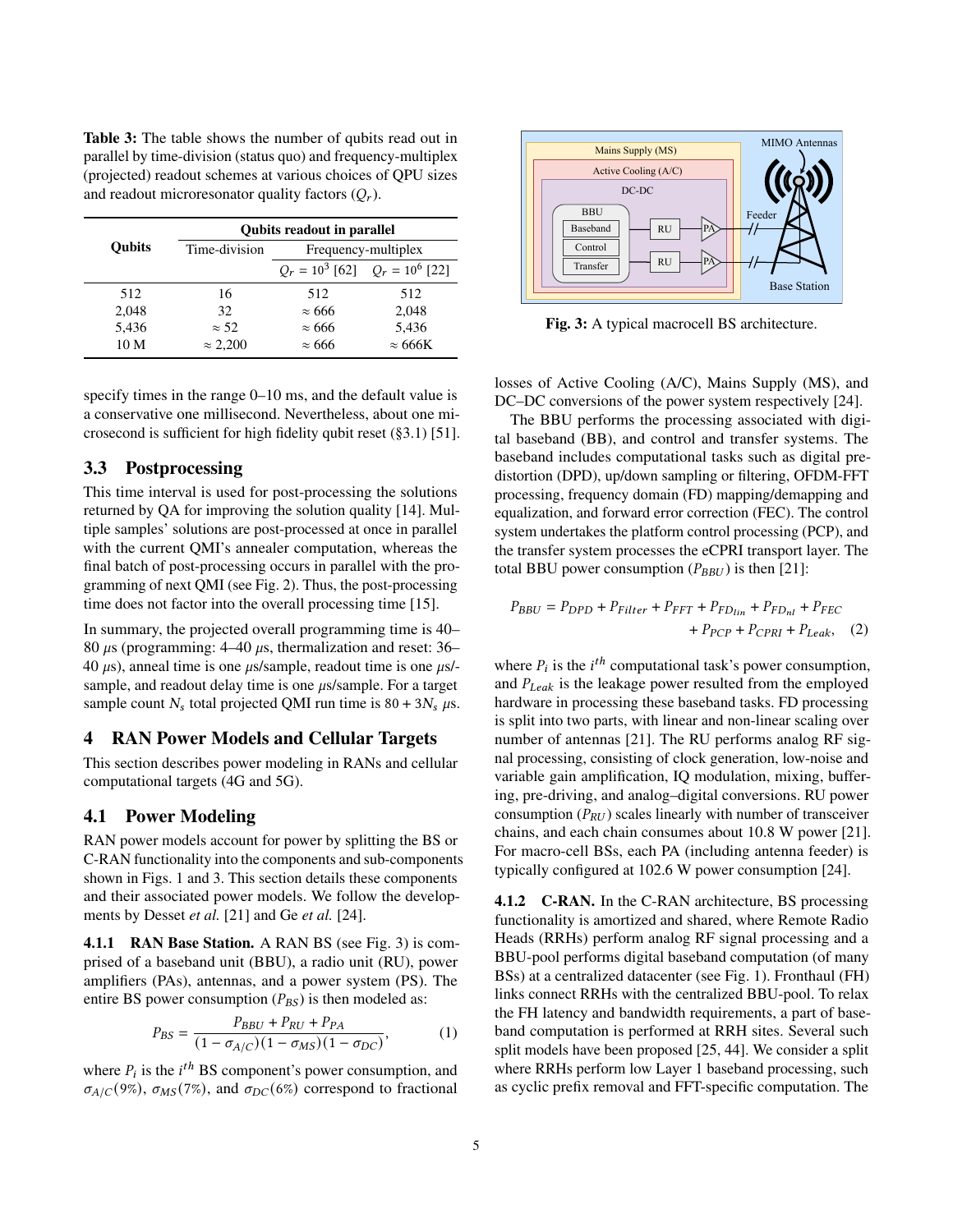| <b>BBU Task</b>   | Reference |           | $4G$ (BW = 20 MHz) |         | 5G (BW = 200 MHz) |            |             | 5G (BW = $400$ MHz) |            |             |
|-------------------|-----------|-----------|--------------------|---------|-------------------|------------|-------------|---------------------|------------|-------------|
|                   | $N_A=1$   | $N_A = 2$ | $N_A = 4$          | $N_A=8$ | $N_A = 32$        | $N_A = 64$ | $N_A = 128$ | $N_A = 32$          | $N_A = 64$ | $N_A = 128$ |
| <b>DPD</b>        | 0.160     | 0.320     | 0.640              | 1.280   | 51.20             | 102.4      | 204.8       | 102.4               | 204.8      | 409.6       |
| Filter            | 0.400     | 0.800     | 1.600              | 3.200   | 128.0             | 256.0      | 512.0       | 256.0               | 512.0      | 1024        |
| <b>FFT</b>        | 0.160     | 0.320     | 0.640              | 1.280   | 51.20             | 102.4      | 204.8       | 102.4               | 204.8      | 409.6       |
| FD <sub>lin</sub> | 0.090     | 0.180     | 0.360              | 0.720   | 28.80             | 57.60      | 115.2       | 57.60               | 115.2      | 230.4       |
| FD <sub>nl</sub>  | 0.030     | 0.120     | 0.480              | 1.920   | 307.2             | 1228.8     | 4915.2      | 614.4               | 2457.6     | 9830.4      |
| <b>FEC</b>        | 0.140     | 0.140     | 0.280              | 0.560   | 22.40             | 44.80      | 89.60       | 44.80               | 89.60      | 179.2       |
| <b>CPRI</b>       | 0.720     | 0.720     | 1.440              | 2.880   | 115.2             | 230.4      | 460.8       | 230.4               | 460.8      | 921.6       |
| <b>PCP</b>        | 0.400     | 0.800     | 1.600              | 3.200   | 12.80             | 25.60      | 51.20       | 12.80               | 25.60      | 51.20       |
| <b>Total</b>      | 2.100     | 3.400     | 7.040              | 15.04   | 716.8             | 2.048      | 6,533.6     | 1420.8              | 4070.4     | 13.056      |

<span id="page-5-1"></span>Table 4: Table shows 4G and 5G cellular BBU computational targets in macro base stations operating at 64-QAM modulation and 0.5 coding rate. Time and frequency domain duty cycles are at 100%. Values are in Terra Operations per Second (TOPS).

power consumption of C-RAN ( $P_{C-RAN}$ ) is then:

$$
P_{C-RAN} = P_{BBU} + P_{PS_{BBU}} + \sum_{k=1}^{N} \left\{ P_{RRH_k} + P_{PS_{RRH_k}} + P_{FH_k} \right\}, (3)
$$

where  $P_i$  is the  $i^{th}$  C-RAN component's power consumption and *N* is the number of RRHs. Fronthaul power consumption depends on the technology, and for fiber-based ethernet or passive optical networks, it can be modeled by assuming a set of parallel communication channels as [\[1,](#page-8-33) [19\]](#page-8-34):

$$
P_{FH_k} = \rho_k R_{FH_k}, \quad \rho_k = P_{FH_k, \max} / C_{FH_k}
$$
(4)

where  $\rho_k$  is a constant scaling factor,  $R_{FH_k}$  and  $C_{FH_k}$  represent the traffic load and the capacity of the  $k^{th}$  fronthaul link respectively. For a link capacity of 500 Mbps,  $P_{FH_{k, max}}$ is typically *ca.* 37 Watts [\[46\]](#page-9-22). Power consumption results accounting to the models herein are discussed in [§5.](#page-5-0)

#### 4.2 Cellular Processing Requirements

This section describes cellular computational targets in estimated Terra operations per Second (TOPS) the BBU needs to process, and it depends on parameters such as the bandwidth (BW), modulation (M), coding rate (R), number of antennas  $(N_A)$ , and time (*dt*) and frequency (*df*) domain duty cycles. Prior work [\[21\]](#page-8-30) present these TOPS complexity values for individual BBU tasks in a reference scenario (BW = 20 MHz,  $M = 6$ ,  $R = 1$ ,  $N_A = 1$ ,  $dt = df = 100\%$ , which we replicate in Table [4](#page-5-1) as Reference. The scaling of these values follow [\[21\]](#page-8-30):

$$
TOPS_{target} = TOPS_{ref} \prod_{k} \left(\frac{X_{target}}{X_{ref}}\right)^{s_k}
$$
 (5)

where  $X \in \{BW, M, R, N_A, dt, df\}$  and  $k \in [1, 6]$  respectively. The scaling exponents  $\{s_1, s_2, s_3, s_4, s_5, s_6\}$  are  $\{1, 0, 0, 1, 1, 0\}$ for DPD, Filter, and FFT,  $\{1,0,0,1,1,1\}$  for  $FD_{lin}$ ,  $\{1,0,0,2,1,1\}$ for  $FD_{nl}$ , {1,1,1,1,1,1} for CPRI and FEC, and {0,0,0,1,0,0} for PCP [\[21\]](#page-8-30). The authors determine these exponents based

on the dependence of BBU operation with the corresponding parameters. Table [4](#page-5-1) reports the TOPS complexity values for representative 4G and 5G scenarios.

### <span id="page-5-0"></span>5 Power and Cost Comparison

Our methodology compares silicon and quantum processing at equal spectral efficiency outcomes. We specify the same BBU targets (Table [4\)](#page-5-1) with silicon and quantum hardware, ensuring equal bits processed per second per Hz per  $km^2$ .

Power consumption of silicon CMOS hardware depends on its *performance-per-watt* efficiency and the amount of computation at hand. Technology scaling improves this efficiency from generation to generation, inversely proportional to the square of its transistors' core supply voltage  $(V_{dd})$  [\[54\]](#page-9-23). Table [5](#page-5-2) shows typical  $V_{dd}$  values of various CMOS devices.

<span id="page-5-2"></span>**Table 5:** The table reports high-performance  $V_{dd}$  voltages of CMOS devices [\[32,](#page-8-35) [33\]](#page-8-3). The 1.5 nm process is expected to be the silicon technology at the end of Moore's law (*ca.* 2030).

| <b>Process</b> $65 \text{ nm}$ $45 \text{ nm}$ $22 \text{ nm}$ $14 \text{ nm}$ $7 \text{ nm}$ $1.5 \text{ nm}$ |  |  |                                                                                                  |  |
|----------------------------------------------------------------------------------------------------------------|--|--|--------------------------------------------------------------------------------------------------|--|
| $V_{dd}$                                                                                                       |  |  | $1.1 \text{ V}$ $1.0 \text{ V}$ $0.9 \text{ V}$ $0.8 \text{ V}$ $0.65 \text{ V}$ $0.4 \text{ V}$ |  |

A 65 nm CMOS device has a 0.04 TOPS/Watt efficiency [\[21\]](#page-8-30), from which we compute the same for today's 14 nm CMOS, via  $V_{dd}^2$  scaling, and it obtains a 0.076 TOPS/Watt efficiency  $(i.e., 0.04(1.1/0.8)^2)$ . Using this hardware efficiency and the TOPS requirements of Table [4,](#page-5-1) we compute silicon hardware power consumption. Additional power results from leakage currents in silicon transistor channel, and this leakage power is set to 30% of dynamic power [\[21\]](#page-8-30).

Fig. [4](#page-6-0) reports power consumption results of 4G and 5G BSs with 14 nm CMOS processing, computed according to models in [§4.](#page-4-0) In Fig. [4\(a\),](#page-6-0) we see that the power amplifier (PA) is the dominating component of 4G BS power consumption, accounting for 57–58% of the total BS power. But, as the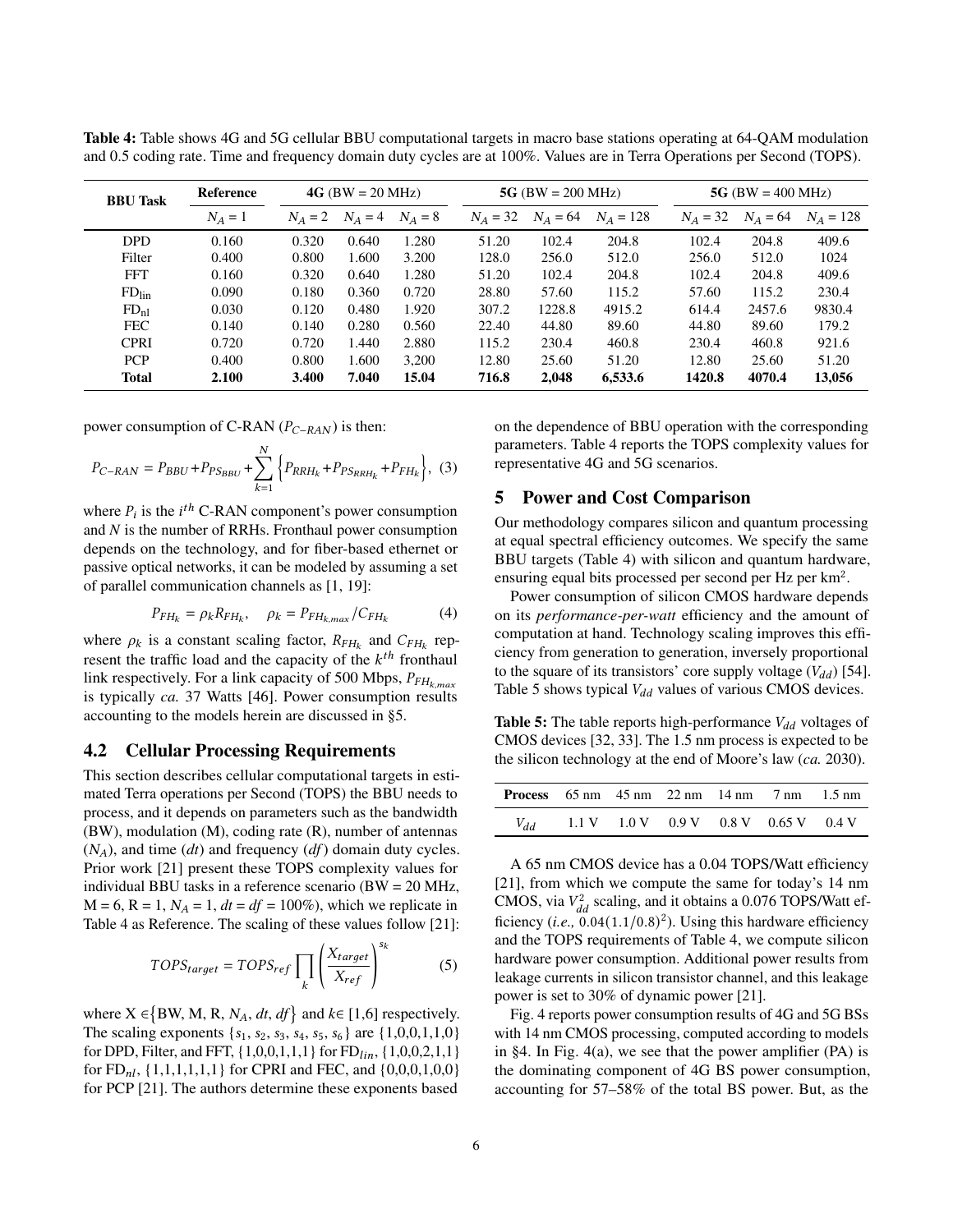<span id="page-6-0"></span>

Fig. 4: Power consumption of silicon 14 nm CMOS processing in 4G and 5G base stations. BBU bar plots are shown with its sub-components (see legend, §4.1.1) in ascending order of power consumption from bottom to top. The percentages (rounded to nearest integer) show the power contribution of that particular BS component (labeled on X-axis) to the total BS power. The BS power at  $N_A = \{2, 4, 8, 32, 64, 128\}$  is  $\{0.35, 0.71, 1.43, 34.7, 89.9, 261.3\}$  kW, in their respective scenarios.

network scales to higher bandwidth and antennas envisioned in 5G, the BBU becomes the dominant power consuming component (see Fig. [4\(b\)\)](#page-6-0), accounting for 69–74% of the total BS power. This quick escalation in power from 0.35– 1.43 kW in 4G to 34.7–261.3 kW in 5G is mainly due to the quadratic dependency of FD processing with number of antennas (see Table [4\)](#page-5-1), and the increased network bandwidth consequence of millimeter-wave communication.

The power consumption of QA hardware is nominally 25 kW, dominated by its refrigeration unit [\[40\]](#page-9-24). However, to maintain this 25 kW power for the 5G baseband processing, sufficient amount of qubits are required in the QA hardware, all under the same refrigeration unit. Hence, we first estimate this requirement to satisfy 5G's spectral efficiency demand.

To compute this, we convert 5G's target TOPS of Table [4](#page-5-1) into target *problems per second (PPS)*, then estimate the number of qubits QA requires to achieve this PPS, individually for baseband computational tasks. We formulate it as:

<span id="page-6-1"></span>
$$
N_Q = \sum_k N_{Q,k}, \quad N_{Q,k} = PPS_k \times N_{Q,p,k} \times T_{p,k} \tag{6}
$$

where  $N_Q$  is the total number of qubits the QA requires for the entire baseband processing, and  $N_{O,k}$  is the qubit requirement for the  $k^{th}$  baseband task  $(k \in \{DPD, Filter, FD, FEC\})$ .  $PPS_k$  is the target problems per second,  $N_{Q,p,k}$  is the number of qubits per problem, and  $T_{p,k}$  is the run time per problem, of the  $k^{th}$  baseband task. We next demonstrate how to compute these values with running examples.

A 64  $\times$  64  $FD_{nl}$  MIMO detection requires on average 80M operations, via the *Sphere Decoding* algorithm [\[34\]](#page-8-36), which translates 5G's target 2457.6 TOPS (Table [4\)](#page-5-1) to 30.72M  $PPS_{FDnl}$ . Solving the same problem using QA requires 384 qubits [\[39\]](#page-9-4), and its run time is  $T_{p,k} = 80 + 3N_s \mu s$  ([§3\)](#page-2-0). Substi-tuting these values in Eq. [6](#page-6-1) leads to the result that  $5G's FD_{nl}$ processing will require 1.65M qubits with  $N_s = 20$  samples.

Solving a rate-half 8,448 block length 5G LDPC code via

the *belief propagation* algorithm requires 150M operations for typical 20 iterations [\[23\]](#page-8-37). For the 5G FEC target 89.6 TOPS (see Table [4\)](#page-5-1), this translates to solving 600K  $PPS_{FEC}$ . The QA-based LDPC decoding [\[35\]](#page-8-11) requires 21,132 qubits per such problem and it's run time is  $T_{p,k} = 80 + 3N_s \mu s$  ([§3\)](#page-2-0). This leads to the result that  $5G$ 's  $FEC$  processing will require 1.77M qubits ( $N_{Q, FEC}$ ) when  $N_s = 20$  samples.

<span id="page-6-2"></span>Table 6: QA qubit requirement at various problem run times to achieve spectral efficiency equal to silicon processing, in a 5G BS scenario with 400 MHz BW and 64 antennas.

| $N_{s}$ :                           |                | 20             | 50            | 100           | 1,000          |
|-------------------------------------|----------------|----------------|---------------|---------------|----------------|
| $T_{p,k}(\mu s):$                   | 83             | 140            | 230           | 380           | 3.080          |
| $N_{O,FD_{nl}}$ :<br>$N_{O, FEC}$ : | 0.98M<br>1.05M | 1.65M<br>1.77M | 2.7M<br>2.91M | 4.5M<br>4.81M | 36.3M<br>39.1M |
| $N_O$ :                             | 2.53M          | 4.27M          | 7.0M          | 11.6M         | 94.2M          |

5G's FD and FEC tasks correspond to 75% of baseband computation. In the absence of QA-based solution methods for the remainder  $25\%$  (FD<sub>lin</sub>, DPD, Filter), we apply linear scaling to get approximate qubit requirement estimates. Table [6](#page-6-2) reports the number of qubits the QA requires as a function of problem run time  $(T_{p,k})$ , showing that with  $T_{p,k}$ of  $\{83, 140, 230, 380, 3080\}$  µs, QA requires  $\{2.53, 4.27,$ 7.0, 11.6, 94.2} million qubits respectively to satisfy 5G's baseband demand. Hence, QA must meet these  $T_{p,k}$  and  $N_Q$ combinations to achieve spectral efficiency equal to silicon processing in 5G wireless networks. While we demonstrate an example scenario with 400 MHz BW, 64-antennas, 64-QAM modulation, and 0.5 coding rate, a similar methodology can be applied to estimate network-specific qubit requirements.

Fig. [5\(a\)](#page-7-0) reports the power consumption results of 5G BS, where QA is used for BBU's baseband processing. In comparison to silicon (Fig. [4\(b\)\)](#page-6-0), QA reduces BS power by 41 kW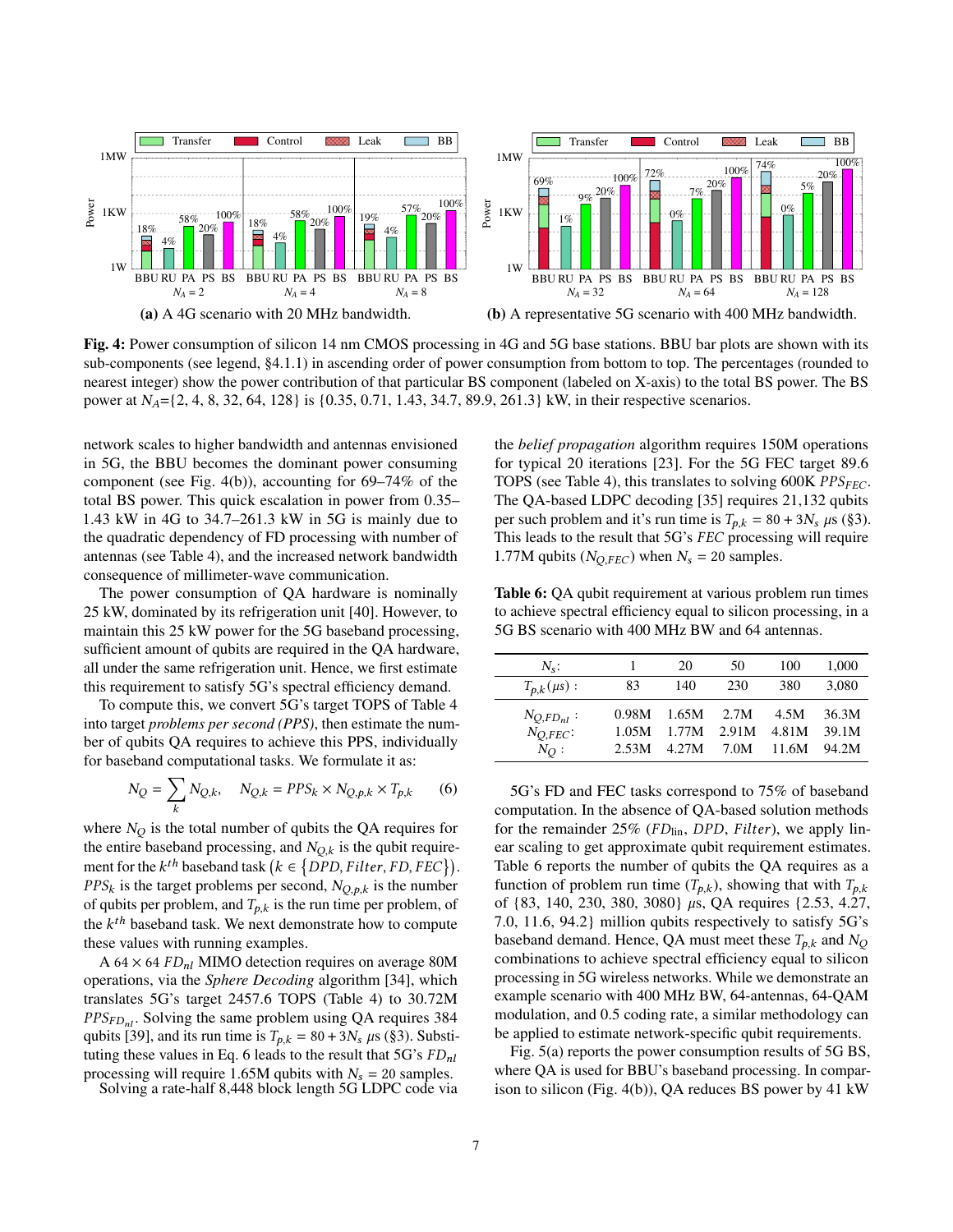<span id="page-7-0"></span>

Fig. 5: (a) Power consumption of a 5G BS where OA is used of the BBU's baseband processing. The BS power at  $N_A = \{32, 64, \dots, 64\}$ 128} is {37, 49, 73} kW respectively. (b) Power consumption of silicon (484 kW) and QA (252 kW w/ three devices) processing in C-RAN scenario with five base stations. In both (a) and (b), BBU's further computation (*i.e.,* Control and Transfer systems) is processed by 14 nm CMOS silicon. BBU bar plots are shown with its sub-components (see legend, §4.1.1) in increasing order of power from bottom to top. The percentages (rounded to nearest integer) correspond to components labeled on X-axis.

and 188 kW in 64 and 128 antenna systems once QA meets the above qubit–latency requirements. In Fig. [5\(b\),](#page-7-0) we report power consumption in a C-RAN setting with five BSs, where the fronthaul is allowed a 100 Gbps bandwidth. This requires 21.3M qubits  $(5 \times 4.27)$  in the QA. While there is no fundamental limit on the number of qubits allowed in a refrigeration unit, we consider three QA devices to be capable of holding these 21.3M qubits conservatively (each draws 25 kW power). In comparison to silicon processing, QA processing reduces C-RAN power by 232 kW (58% lower) . Table [7](#page-7-1) reports the OpEx cost savings and carbon emission reductions associated with the respective power savings, computed by considering an average \$0.143 (USD) electricity price and 0.92 pounds of  $CO<sub>2</sub>$  emitted per kWh [\[55,](#page-9-25) [56\]](#page-9-26). To provide economic benefit over silicon, assuming silicon CapEx is negligible, future QAs' CapEx must be lower than the respective OpEx savings. For instance, if QA was to be employed in a C-RAN scenario, a CapEx lower than {290K, 581K, 1.45M, 2.9M} will provide economic benefit over silicon in one, two, five, and 10 years, respectively. Table [8](#page-7-2) reports power consumption of various CMOS technologies in a BS scenario with a 400 MHz bandwidth. The shaded/colored cells represent that QA will benefit over silicon in terms of power. In 128-antenna scenarios and beyond, QA benefit over future 1.5 nm CMOS, at which Moore's law is expected to terminate (*ca.* 2030) [\[33\]](#page-8-3).

Future QAs must meet the capability to handle increased chip area and control lines as well. A tile of eight-qubits takes 335 $\times$ 335  $\mu$ m<sup>2</sup> chip area [\[6\]](#page-8-14), which upon scaling to 10M qubits will take 374 $\times$ 374 mm<sup>2</sup> area. If  $N_{DAC}$  is the number of Φ-DACs ([§3\)](#page-2-0), then the QA requires  $3\sqrt[3]{N_{DAC}}$  number of control lines via the status quo "cubic-XYZ" addressing scheme [\[6\]](#page-8-14). A 10M qubit device with 135M Φ-DACs (see Table [2\)](#page-3-1) will therefore requires a total of 1,540 control lines (*i.e.,* addressing, triggering, and power lines).

<span id="page-7-1"></span>Table 7: Summary of OpEx electricity cost savings (in USD) and  $CO<sub>2</sub>$  emission reduction (in metric kilotons) QA will achieve in comparison to silicon in 5G network scenarios.

|       |      | BS $(N_A = 64)$      | BS $(N_A = 128)$ |                 | C-RAN |                 |
|-------|------|----------------------|------------------|-----------------|-------|-----------------|
| Years |      | $Cost(S)$ $CO2$ (kt) | Cost             | CO <sub>2</sub> | Cost  | CO <sub>2</sub> |
|       | 50K  | 0.15                 | 235K             | 0.68            | 290K  | 0.85            |
| 2     | 100K | 0.30                 | 471K             | 1.37            | 581K  | 1.70            |
| 5     | 250K | 0.75                 | 1.17M            | 3.43            | 1.45M | 4.25            |
| 10    | 1 M  | 1.50                 | 2.35M            | 6.87            | 2.90M | 8.50            |

<span id="page-7-2"></span>Table 8: Power consumption (in kW) of a BS (400 MHz bandwidth) with various CMOS devices (*top row*) and antennas (*left column*). The shaded/colored cells reflect that QA computation takes lesser power than silicon in that scenario.

|     |      |      | $65 \text{ nm}$ 45 nm 22 nm 14 nm 7 nm 1.5 nm |           |      |       |
|-----|------|------|-----------------------------------------------|-----------|------|-------|
| 32  | 53.4 | 51.8 | 42.7                                          | 34.7 25.8 |      | -13.0 |
| 64  | 145  | 135  | 111                                           | 89.8      | 65.1 | 31.1  |
| 128 | 445  | 398  | 326                                           | 261       | 184  | 82.8  |
|     |      |      |                                               |           |      |       |

## 6 Conclusion

While the conventional assumption that silicon hardware will achieve nextG cellular processing targets may well hold true, this Challenge Paper makes the case for the possible future feasibility and potential power advantage of QA over silicon. Our extensive analysis of current QA technology projects quantitative targets that future QAs may well meet in order to provide benefits over silicon in terms of performance, power, and cost. While we acknowledge the practical deployment of quantum processors to be at least tens of years away, this early study informs future quantum hardware design and RAN architecture evolution.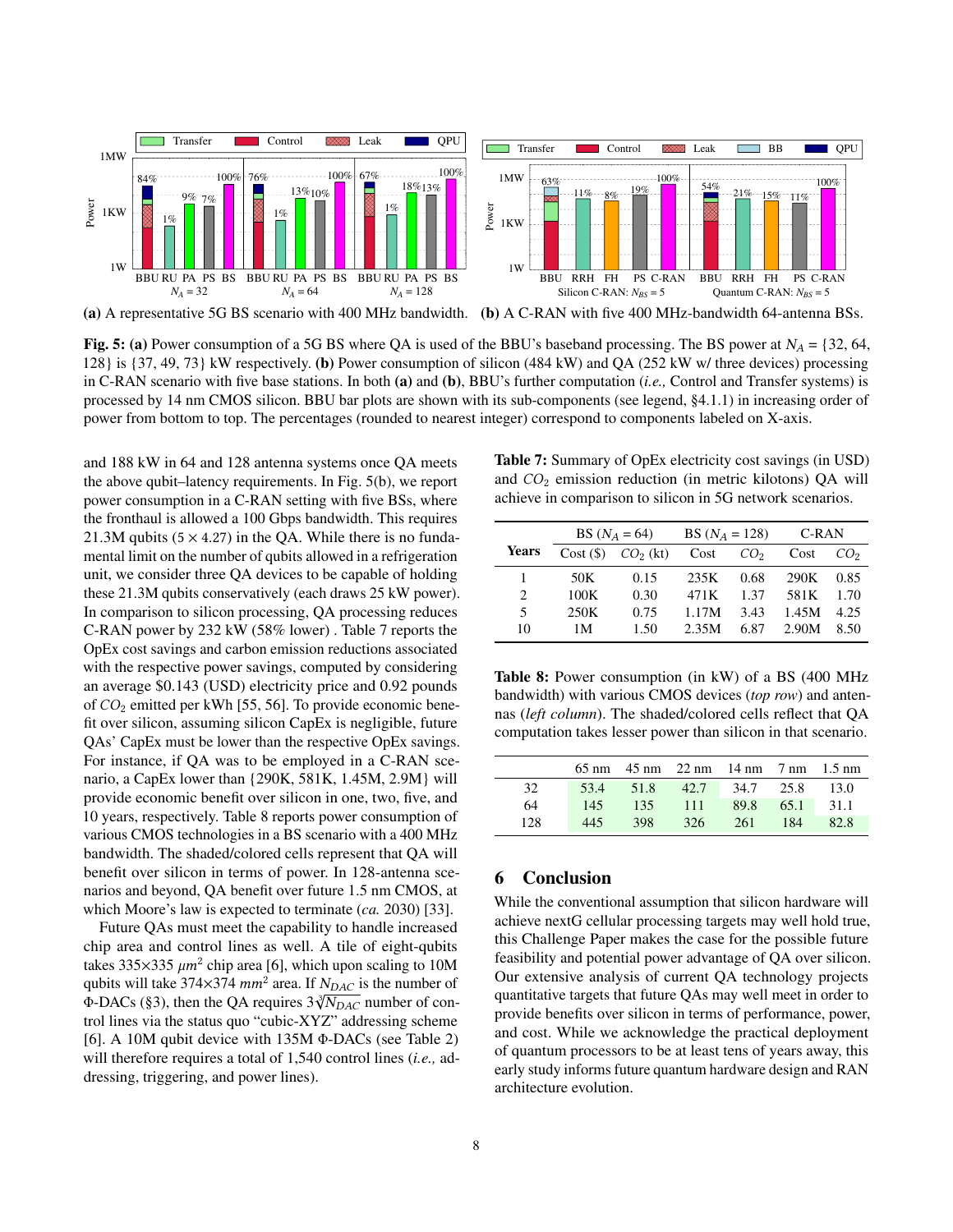#### Acknowledgements

This research is supported by National Science Foundation (NSF) Award CNS-1824357. We thank Keith Briggs, Catherine McGeoch, and Catherine White for useful discussions. P.A.W. is supported by the Engineering and Physical Sciences Research Council (EPSRC) Hub in Quantum Computing and Simulation, Grant Ref. EP/T001062/1.

## References

- <span id="page-8-33"></span>[1] I. A. Alimi, A. M. Abdalla, A. Olapade Mufutau, F. Pereira Guiomar, I. Otung, J. Rodriguez, P. Pereira Monteiro, A. L. Teixeira. Energy efficiency in the cloud radio access network (C-RAN) for 5G mobile networks: Opportunities and challenges. *Optical and Wireless Convergence for 5G Networks*, 225–248, 2019.
- <span id="page-8-18"></span>[2] E. Aschbacher. *Digital pre-distortion of microwave power amplifiers*. Ph.D. thesis, 2005.
- <span id="page-8-6"></span>[3] Z. Bian, F. Chudak, R. Israel, B. Lackey, W. G. Macready, A. Roy. Discrete optimization using quantum annealing on sparse ising models. *Frontiers in Physics*, 2, 56, 2014.
- <span id="page-8-13"></span>[4] K. Boothby, C. Enderud, T. Lanting, R. Molavi, N. Tsai, M. H. Volkmann, F. Altomare, M. H. Amin, M. Babcock, A. J. Berkley, *et al.* Architectural considerations in the design of a third-generation superconducting quantum annealing processor. *arXiv preprint arXiv:2108.02322*, 2021.
- <span id="page-8-19"></span>[5] E. Boros, P. L. Hammer. Pseudo-boolean optimization. *Discrete applied mathematics*, 123(1-3), 155–225, 2002.
- <span id="page-8-14"></span>[6] P. I. Bunyk, E. M. Hoskinson, M. W. Johnson, E. Tolkacheva, F. Altomare, A. J. Berkley, R. Harris, J. P. Hilton, T. Lanting, A. J. Przybysz, J. Whittaker. Architectural considerations in the design of a superconducting quantum annealing processor. *IEEE Transactions on Applied Superconductivity*, 24(4), 1–10, 2014. doi:10.1109/TASC.2014. 2318294.
- <span id="page-8-7"></span>[7] Y. Cao, Y. Zhao, F. Dai. Node localization in wireless sensor networks based on quantum annealing algorithm and edge computing. *2019 International Conference on Internet of Things (iThings) and IEEE Green Computing and Communications (GreenCom) and IEEE Cyber, Physical and Social Computing (CPSCom) and IEEE Smart Data (SmartData)*, 564–568. IEEE, 2019.
- <span id="page-8-8"></span>[8] N. Chancellor, S. Zohren, P. A. Warburton, S. C. Benjamin, S. Roberts. A direct mapping of max k-SAT and high order parity checks to a chimera graph. *Scientific reports*, 6(1), 1–9, 2016.
- <span id="page-8-5"></span>[9] A. Checko, H. L. Christiansen, Y. Yan, L. Scolari, G. Kardaras, M. S. Berger, L. Dittmann. Cloud RAN for mobile networks—a technology overview. *IEEE Communications surveys & tutorials*, 17(1), 405–426, 2014.
- <span id="page-8-25"></span>[10] Y. Chen, D. Sank, P. O'Malley, T. White, R. Barends, B. Chiaro, J. Kelly, E. Lucero, M. Mariantoni, A. Megrant, C. Neill, A. Vainsencher, J. Wenner, Y. Yin, A. N. Cleland, J. M. Martinis. Multiplexed dispersive readout of superconducting phase qubits. *Applied Physics Letters*, 101(18), 182,601, 2012. doi:10.1063/1.4764940.
- <span id="page-8-0"></span>[11] Cisco. Annual Internet Report (2018–2023) White Paper, 2018.
- <span id="page-8-2"></span>[12] R. Courtland. Transistors could stop shrinking in 2021. *IEEE Spectrum*, 53(9), 9–11, 2016.
- <span id="page-8-9"></span>[13] J. Cui, Y. Xiong, S. X. Ng, L. Hanzo. Quantum approximate optimization algorithm based maximum likelihood detection. *arXiv preprint arXiv:2107.05020*, 2021.
- <span id="page-8-29"></span>[14] D-Wave Systems User Manual. Postprocessing Methods on D-Wave Systems, 2021.
- <span id="page-8-23"></span>[15] D-Wave Systems User Manual. Solver Computation Time, 2021.
- <span id="page-8-15"></span>[16] D-Wave Systems User Manual. Technical Description of the D-Wave

Quantum Processing Unit, 2021.

- <span id="page-8-16"></span>[17] D-Wave Systems Problem Solving Handbook, 2018.
- <span id="page-8-21"></span>[18] D-Wave Systems. D-Wave QPU Architecture: Topologies, Website.
- <span id="page-8-34"></span>[19] B. Dai, W. Yu. Energy efficiency of downlink transmission strategies for cloud radio access networks. *IEEE Journal on Selected Areas in Communications*, 34(4), 1037–1050, 2016. doi:10.1109/JSAC.2016. 2544459.
- <span id="page-8-20"></span>[20] N. Dattani. Quadratization in discrete optimization and quantum mechanics. *arXiv preprint arXiv:1901.04405*, 2019.
- <span id="page-8-30"></span>[21] C. Desset, B. Debaillie, V. Giannini, A. Fehske, G. Auer, H. Holtkamp, W. Wajda, D. Sabella, F. Richter, M. J. Gonzalez, *et al.* Flexible power modeling of LTE base stations. *2012 IEEE wireless communications and networking conference (WCNC)*, 2858–2862. IEEE, 2012.
- <span id="page-8-28"></span>[22] A. E. Dorche, B. Wei, C. Raman, A. Adibi. High quality factor microring resonator for strong atom-light interactions using. *Optics Letters*, 2, 0, 2020.
- <span id="page-8-37"></span>[23] G. F. P. Fernandes. *Parallel algorithms and architectures for LDPC Decoding*. Ph.D. thesis, 2010.
- <span id="page-8-31"></span>[24] X. Ge, J. Yang, H. Gharavi, Y. Sun. Energy efficiency challenges of 5G small cell networks. *IEEE Communications Magazine*, 55(5), 184–191, 2017. doi:10.1109/MCOM.2017.1600788.
- <span id="page-8-32"></span>[25] 3rd Generation Partnership Project (3GPP). Study on new radio access technology: Radio access architecture and interfaces, *TS 38.801*, v.14.0.0, 2017.
- <span id="page-8-1"></span>[26] 3rd Generation Partnership Project (3GPP). Technical specification group services and system aspects, *TR 21.915*, v.15.0.0, 2017.
- <span id="page-8-27"></span>[27] J. A. Grover, J. I. Basham, A. Marakov, S. M. Disseler, R. T. Hinkey, M. Khalil, Z. A. Stegen, T. Chamberlin, W. DeGottardi, D. J. Clarke, *et al.* Fast, lifetime-preserving readout for high-coherence quantum annealers. *PRX Quantum*, 1(2), 020,314, 2020.
- <span id="page-8-24"></span>[28] R. Harris. Outrunning the bear: Quantum annealing in the presence of an environment. *Adiabatic Quantum Computing Conference (AQC)*, 2021.
- <span id="page-8-26"></span>[29] J. Heinsoo, C. K. Andersen, A. Remm, S. Krinner, T. Walter, Y. Salathé, S. Gasparinetti, J.-C. Besse, A. Potočnik, A. Wallraff, C. Eichler. Rapid high-fidelity multiplexed readout of superconducting qubits. *Phys. Rev. Applied*, 10, 034,040, 2018. doi:10.1103/PhysRevApplied.10.034040.
- <span id="page-8-17"></span>[30] IBM. Quantum computing systems, Website.
- <span id="page-8-10"></span>[31] F. Ishizaki. Computational method using quantum annealing for TDMA scheduling problem in wireless sensor networks. *2019 13th International Conference on Signal Processing and Communication Systems (ICSPCS)*, 1–9. IEEE, 2019.
- <span id="page-8-35"></span>[32] ITRS. International technology roadmap for semiconductors, executive report, 2003.
- <span id="page-8-3"></span>[33] ITRS. International technology roadmap for semiconductors 2.0, executive report, 2015.
- <span id="page-8-36"></span>[34] J. Jalden. *Maximum likelihood detection for the linear MIMO channel*. Ph.D. thesis, 2004.
- <span id="page-8-11"></span>[35] S. Kasi, K. Jamieson. Towards quantum belief propagation for LDPC decoding in wireless networks. *Proceedings of the 26th Annual International Conference on Mobile Computing and Networking*, MobiCom '20. Association for Computing Machinery, New York, NY, USA, 2020. ISBN 9781450370851. doi:10.1145/3372224.3419207.
- <span id="page-8-12"></span>[36] S. Kasi, A. K. Singh, D. Venturelli, K. Jamieson. Quantum annealing for large MIMO downlink vector perturbation precoding. *ICC 2021 - IEEE International Conference on Communications*, 1–6, 2021. doi: 10.1109/ICC42927.2021.9500557.
- <span id="page-8-22"></span>[37] H. G. Katzgraber, M. Novotny. How small-world interactions can lead to improved quantum annealer designs. *Physical Review Applied*, 10(5), 054,004, 2018.
- <span id="page-8-4"></span>[38] H. N. Khan, D. A. Hounshell, E. R. Fuchs. Science and research policy at the end of moore's law. *Nature Electronics*, 1(1), 14–21, 2018.